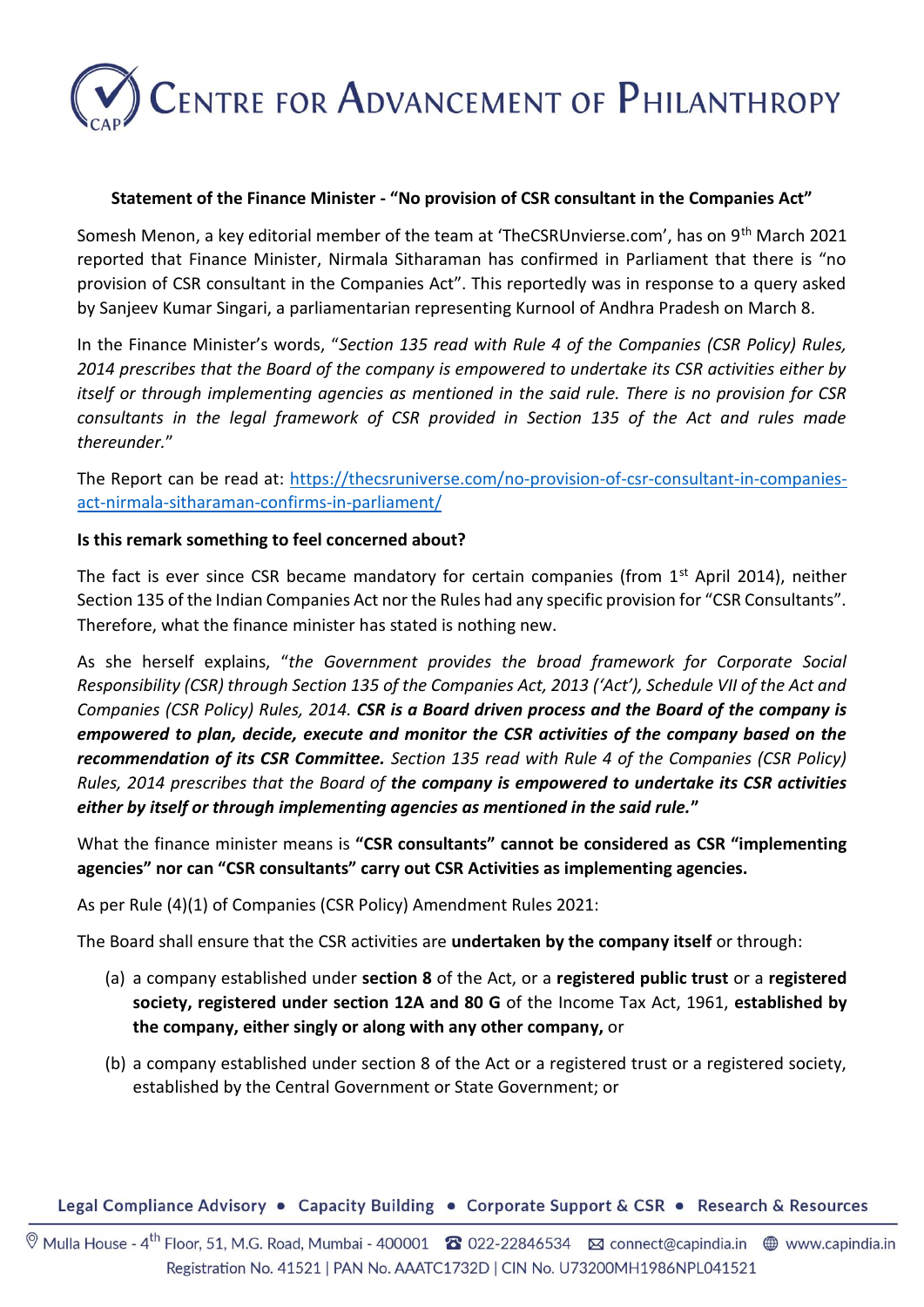

- (c) any entity established under an Act of Parliament or a State legislature; or
- (d) **a company established under section 8 of the Act, or a registered public trust or a registered society, registered under section 12A and 80G of the Income Tax Act, 1961, and having an established track record of at least three years in undertaking similar activities**.

**Thus, a company cannot undertake CSR activities through a "CSR consultant". It must be carried out by the company either on its own or through agencies a) to d) described above.**

### **Role of professional agencies**

Now, if a company decides to undertake CSR on its own, can it engage the professional services of a "CSR consultant"? Here, the Finance Minister herself has said that CSR is a Board driven process and the Board of the company is empowered to plan, decide, execute and monitor the CSR activities of the company based on the recommendation of its CSR Committee.

**Case No.1:** A nuts & bolts manufacturing company decides to undertake CSR project on its own and build a hospital for the community around the factory. Does the company have the expertise or experience to undertake this project of constructing a hospital? Will there be NGOs with the experience and experience to do this? Under the circumstances would it not be prudent for the company to engage the professional services of a hospital consulting agency to help the company plan, decide, execute and monitor the CSR activity of the company (the hospital) based on the recommendation of its CSR Committee? And would not professional feels paid be legitimate CSR expenditure?

**Case No.2**: An automobile company decides to undertake CSR project on its own and build a school for the community around the factory. Does the company have the expertise or experience to undertake this project of constructing a school? Will there be NGOs with the experience and experience to construct the school? Under the circumstances would it not be prudent for the company to engage the professional services of a consulting agency to help the company plan, decide, execute and monitor the CSR activity of the company (the school) based on the recommendation of its CSR Committee? And would not professional feels paid be legitimate CSR expenditure?

## **Professional fees**

Now the moot question is whether such professional fees should be considered as "administrated overheads" and therefore cannot exceed five percent of total CSR expenditure of the company for the financial year? We think not!

While **Rule 7 states**: "The board shall ensure that the administrative overheads shall not exceed five percent of total CSR expenditure of the company for the financial year"; as per Rule 2(b) of Company (CSR Policy) Amendment Rules 2021 **"Administrative overheads" means:** "the expenses incurred **by the company** for 'general management and administration' of CSR functions **in the company, BUT, but** 

Legal Compliance Advisory • Capacity Building • Corporate Support & CSR • Research & Resources